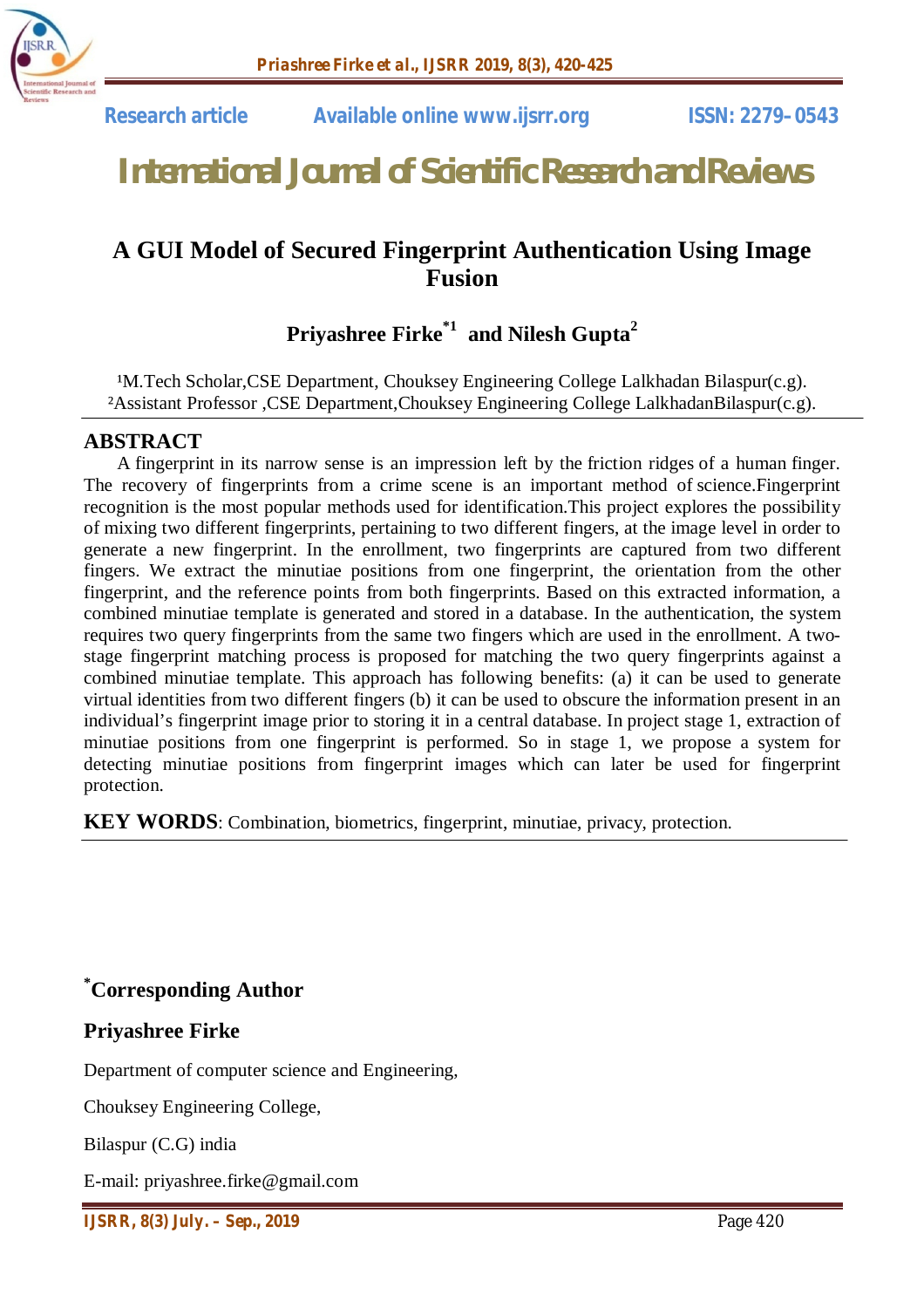#### **INTRODUCTION**

Due to the event of computers and increased usage of web, leakage of personal information has become a heavy drawback. With the arrival of Electronic Banking, E-Commerce and smart cards and an increase emphasis on the privacy and security of information stored in various databases, Automatic Personal Identification has become a very important topic which is applied in a wide range of civilian applications involving the use of passports, cellular phones and ATMs. Traditionally, passwords (knowledge-based security) and ID cards (token-based security) have been used to restrict access to systems. However these approaches are not based on any inherent attributes of an individual to make a personal identification thus having number of disadvantages like tokens may be lost, stolen, forgotten, or misplaced; PIN may be forgotten or guessed by impostors. Given the inefficiency of PIN based systems, it has become increasingly important that a person be identified on the basis of some Bio-metric feature which is unique to him.

Bio-metrics is the measurement of a unique physical characteristics and acts as an ideal solution to the problem of digital identification. The advantages of Fingerprint Bio-metrics over other identification procedures are: Each of our ten fingerprints is unique, different from another and from those of every other person. Unlike passwords, PIN codes and smart cards that we depend upon today for identification our fingerprints are impossible to lose or forget, and they can never be stolen. We have ten fingerprints as oppose to two eyes, one face and one voice. Hence fingerprints have been used for centuries upon which one can make a claim on the uniqueness of each fingerprint.

In today's modern world authentication and security is of major concern. Finger print recognition is one of the most widely used biometric security system as it is easy to access and implement. The existing finger print technology does not provide much accuracy thus resulting into implementation of fusion techniques in the existing technology. Fusion at sample level finger print recognition also called as finger print recognition using hybrid technology provides high security at low cost.With the widespread applications of fingerprint techniques in authentication systems, protecting the privacy of the fingerprint becomes an important issue. Traditional encryption is not sufficient for fingerprint privacy protection because decryption is required beforethe fingerprint matching, which exposes the fingerprint to the attacker. Therefore, in recent years, significant efforts have been put into developing specific protection techniques for fingerprint.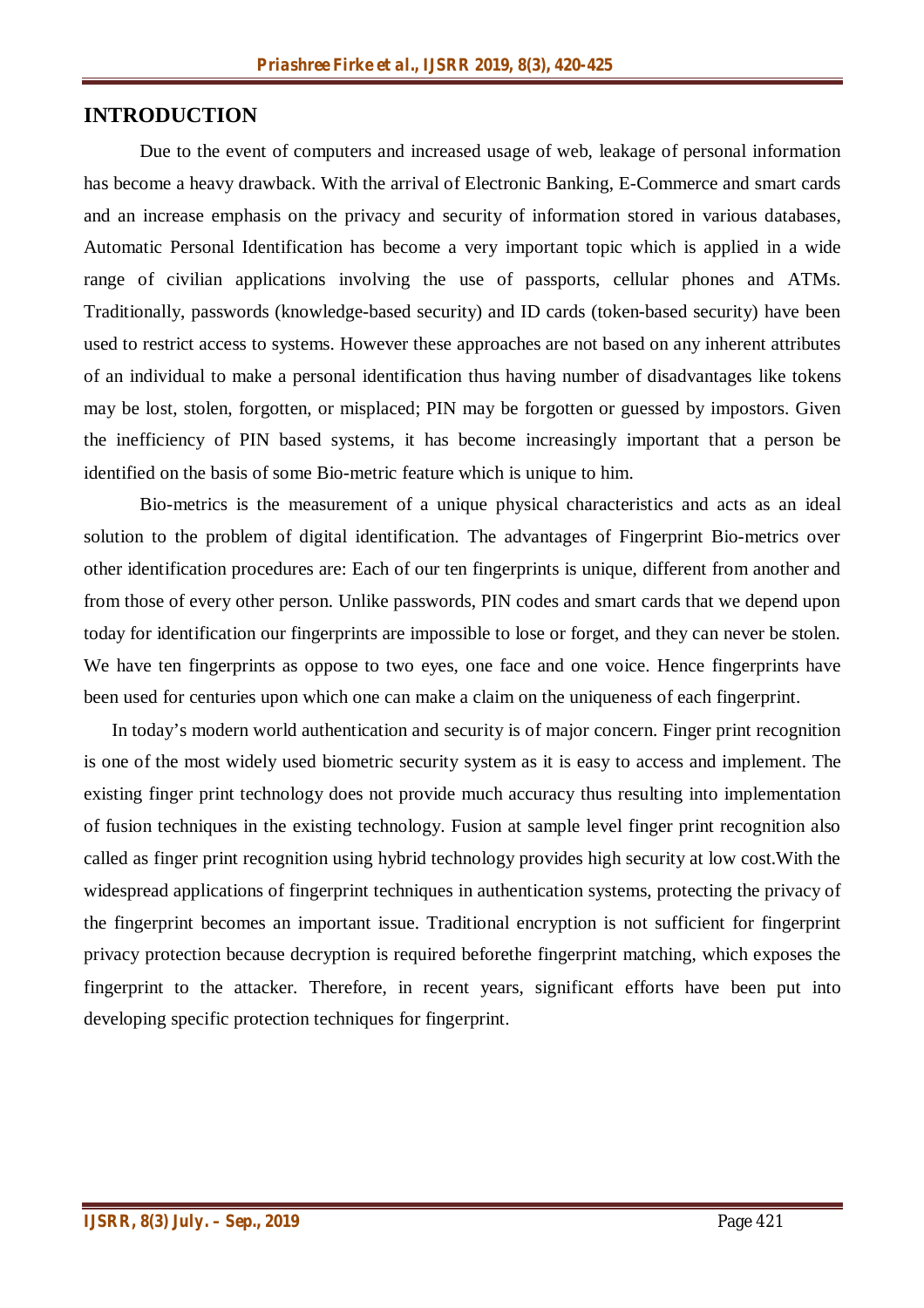#### **PROPOSED SYSTEM**

The motivation behind this project is protecting fingerprint privacy by combining two different fingerprints into a new identity. In this work, an input fingerprint image is mixed with another fingerprint (e.g., from a different finger), in order to produce a new mixed image that obscures the identity of the original fingerprint.



Fig. 1 shows our proposed fingerprint privacy protection system. In the enrolment phase, the system captures two fingerprints from two different fingers. We extract the minutiae positions from 1st fingerprint, orientation from 2nd fingerprint and reference points from both fingerprints. Then, by using coding strategies, a combined minutiae template is generated based on the minutiae positions, the orientation and the reference points detected from both fingerprints. Finally, the combined minutiae template is stored in a database. In the authentication phase, two query fingerprints are required from the same two fingers. As what we have done in the enrolment, we extract the minutiae positions from the 1st fingerprint and the orientation from 2nd fingerprint. Reference points are detected from both queryfingerprints. This extracted information will be matched against the corresponding template stored in the database by using a two-stage fingerprint matching.

#### **METHODOLOGY**

In this segment, the proposed system in detail are clarified.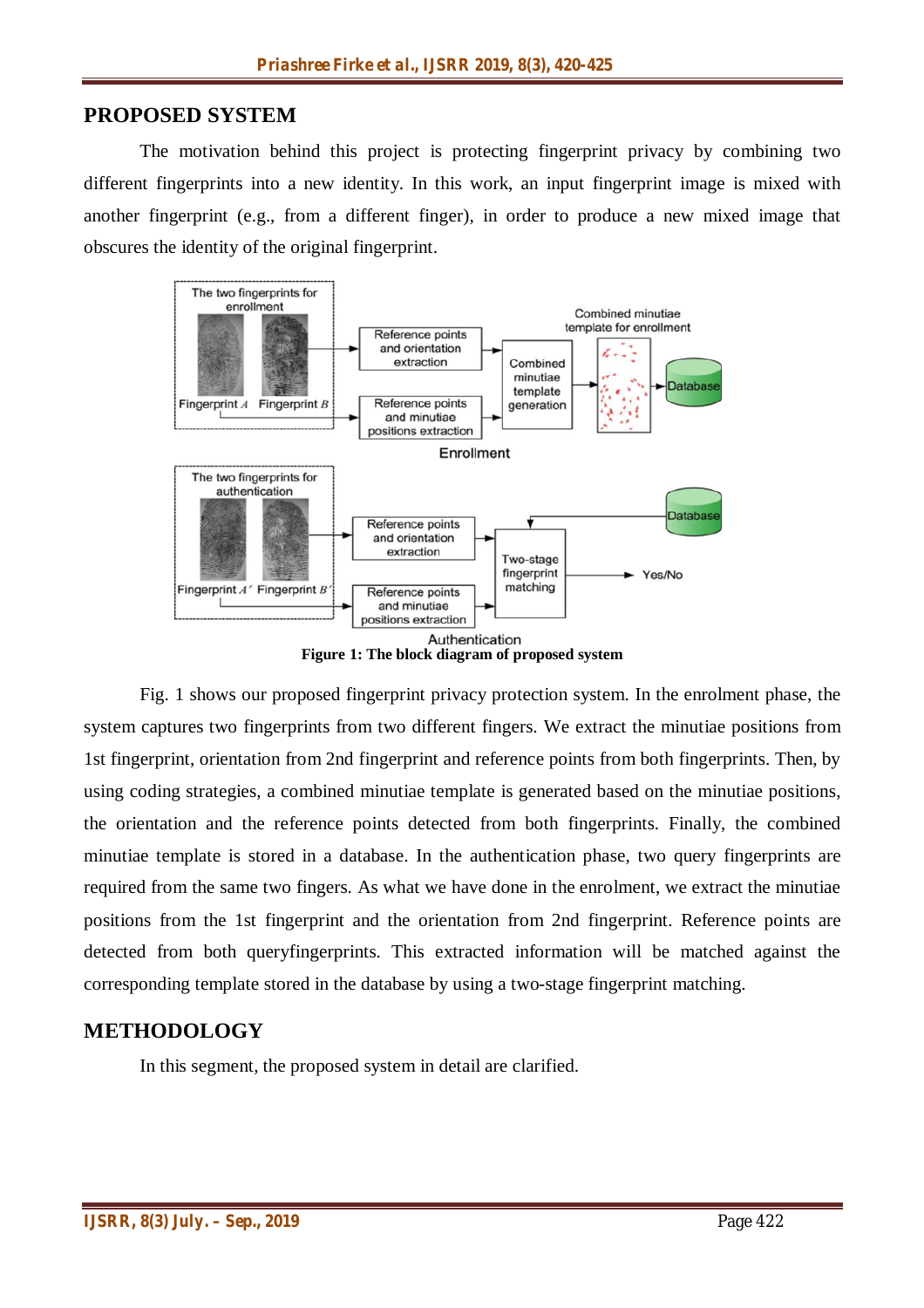

**Figure 2: Work of Proposed System**

The above figure shows thework (process) of proposed system. In this phenomenon firstly we have to input first fingerprint than second fingerprint after that pre-processing had been perform of the input fingerprints.

The pre-processing follows few steps which is required for the detection of minutiae.first the conversion of grey scale image had been performed of the original image.Then histogram representation had been done. That act as a graphical representation of the tonal distribution in a digital Image. After that morphological closing and opening of image had been performed.The closing operation can expand image and remove peak by background noise and the opening operation can shrink image and eliminate small cavities. Then the dilation had been performed, dilation add pixels to the boundaries of object in image.After that the histogram equalization had been done. The idea behind this is that the pixel should be distributed evenly over whole intensity range.

The next step is Gaborfiltering, which is named after, DennisGabor, and is used for the edge detection. At last we perform the minutiae points detection. Comparison of one finger with another can be made using minutiae.

# **GRAPHICAL USER INTERFACE FOR FINGERPRINT RECOGINTION AND AUTHENTICATION USING IMAGE FUSION WITH FOLLOWING ALGORTHIM**

Step 1-Collection of Database.

Step 2- The main menu to enter name from database

Step 3- The authentication menu in which fingerprint of candidate enter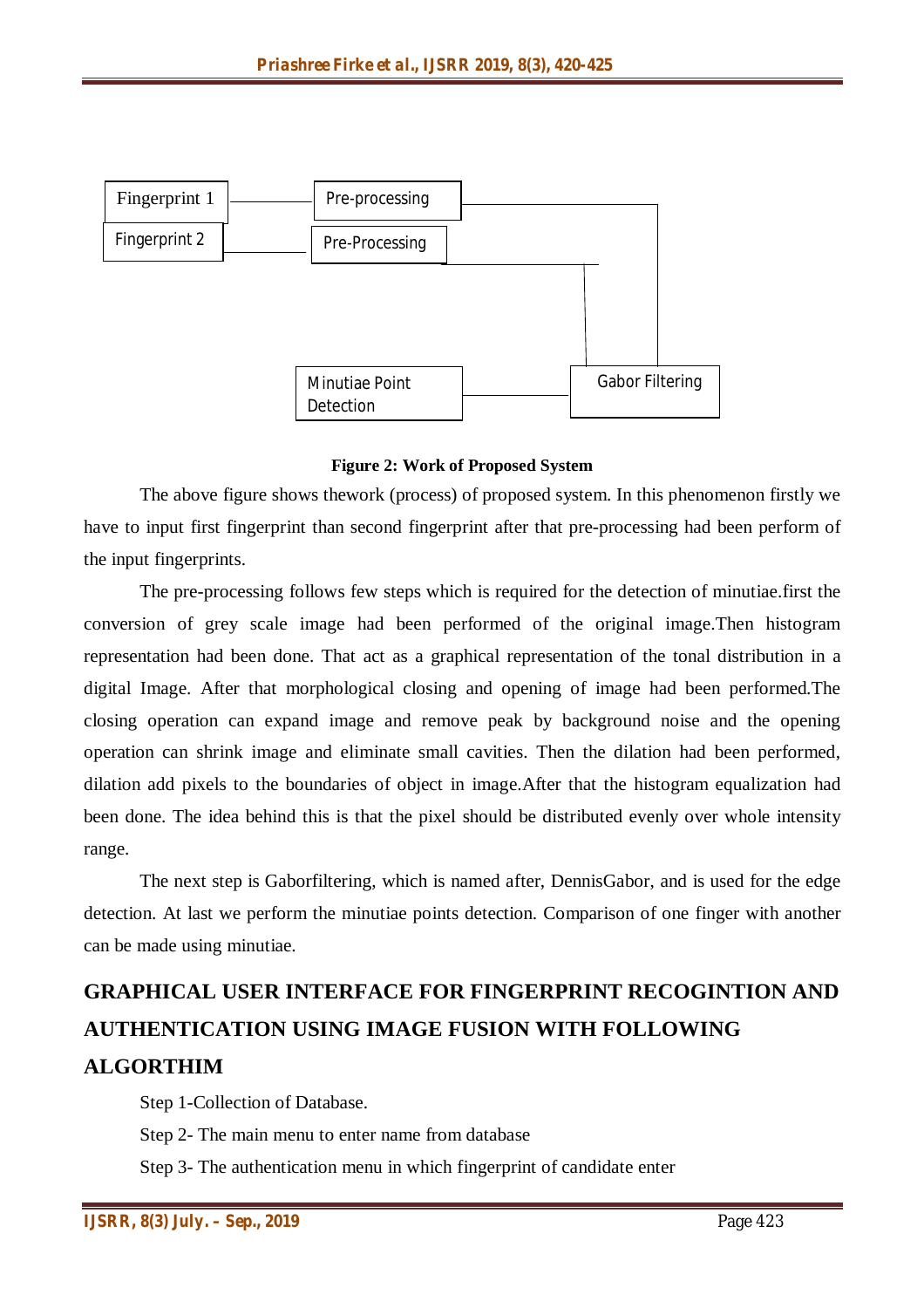Step4- The firstfingerprint should be entered Step 5- The first fingerprint converted to grayscale Step 6- The first fingerprint is minutia extracted Step 7- The second fingerprint should be entered Step 8- The second fingerprint is minutia extracted Step 9- The first and second fingerprint performGabor filtering Step 9- The first and second fingerprint perform orientation image Step 10- The first and second fingerprint perform template formation Step 11- The first and second fingerprint perform feature extraction. Step 12-The authentication of user found in database.

#### **COMPARISON**

.

In the traditional systems, finger prints are scanned single finger. The traditional pattern matching method for fingerprint verification verifies the identity of the patterns by directly comparing the objective fingerprint images with the registered image. Traditional encryption is not sufficient for fingerprint privacy protection because decryption is required before the fingerprint matching, which exposes the fingerprint to the attacker. To avoid thissituation, we propose here a system for protecting finger print privacy by combining two totally different fingerprints into a new identity.



#### **RESULT AND DISCUSSION**

**Figure 2: Result of Proposed System**